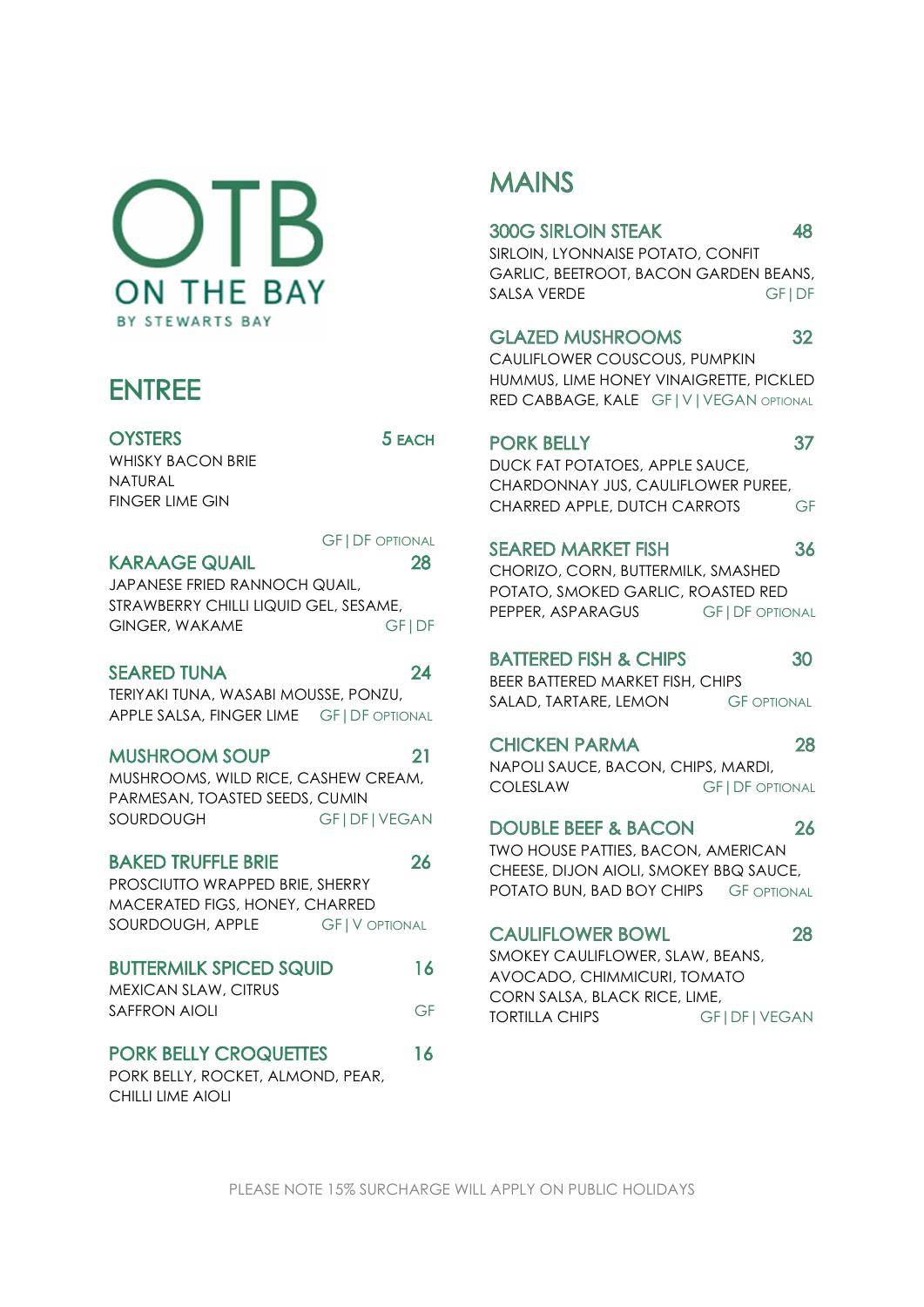## **SIDES**

### **HAND CUT CHIPS** 12

SMOKED TASSIE PEPPER SALT, TRUFFLE AIOLI

### **BEETROOT SALAD**

PUMPKIN, PERSAIN FETTA, POMEGRANATE,<br>DOCKET BALSANIC VINESAR ROCKET, BALSAMIC VINEGAR,

### **BROCCOLINI & BEANS**

|                      | BEANS, BROCCOLINI, ALMONDS, PARMESAN, | DATIERED FISH                        |  |
|----------------------|---------------------------------------|--------------------------------------|--|
| <b>GARLIC BUTTER</b> | <b>GFIDE OPTIONAL</b>                 | OPTIONAL CHIPS SALAD OR POTATO & VEG |  |
|                      |                                       | -- -- -                              |  |

# **AFTER DINNER**

**LEMON SYRUP CAKE** 18 LEMON CURD, CANDIED LEMON, MACADAMIA NUTS AND THYME, SHORTBREAD, PEACH LEMON MYRTLE ICE CREAM GFI DF OPTIONAL

### **CHOCOLATE BROWNIE**

SALTED CARAMEL, CHOCOLATE GANACHE, CHOCOLATE HAZELNUT SHARD, RASBERRY DUST, PORT BERRY COMPOTE, VANILLA ICE CREAM GF|DF OPTIONAL

### **RHUBARB PARFAIT**

LAYERS OF SPICED POACHED RHUBARB & COCONUT MOUSSE, PUFFED QUINOA, SHORTBREAD, BLOOD ORANGE SORBET **GFIDF & VEGAN OPTIONAL** 

### **TASMANIAN CHEESE PLATTER** 24

CHEDDAR, TRUFFLE BRIE, BLUE, HOUSE LAVOSH, PEAR PASTE DF OPTIONAL

### **AFFOGATO** VANILLA BEAN ICE CREAM, ESPRESSO

COFFEE, BISCOTTI DF OPTIONAL

 $12$ 

 $12$ 

12

18

16

WALNUTS GF|DF & VEGAN OPTIOANL **OPTIONAL CHIPS SALAD OR POTATO & VEG**<br>TOMATO SAUCE GFI DF OPTIONA WITH LIQUOR OPTIONAL CHIPS SALAD OR POTATO & VEG **GF | DF OPTIONAL** 

> 16 **TOMATO SAUCE GF OPTIONAL**

> **NACHOS** 16

> BEAN SALSA, CORN CHIPS, CHEESE SOUR CREAM VIDE & VEGAN OPTIONAL

> **CHEESEBURGER** CHIPS, TOMATO SAUCE GF OPTIONAL

16

ALL KIDS MEALS COME WITH COMPLIMENTARY ICE CREAM

PLEASE INFORM OUR STAFF OF ANY DIETARY REQUIREMENTS THAT YOU MAY HAVE

GF = GLUTEN FREE

 $DF = DAIRY FRFF$ 

 $V = VEGETARIAN$ 

VEGAN

ON THE BAY BY STEWARTS BAY

PLEASE NOTE 15% SURCHARGE WILL APPLY ON PUBLIC HOLIDAYS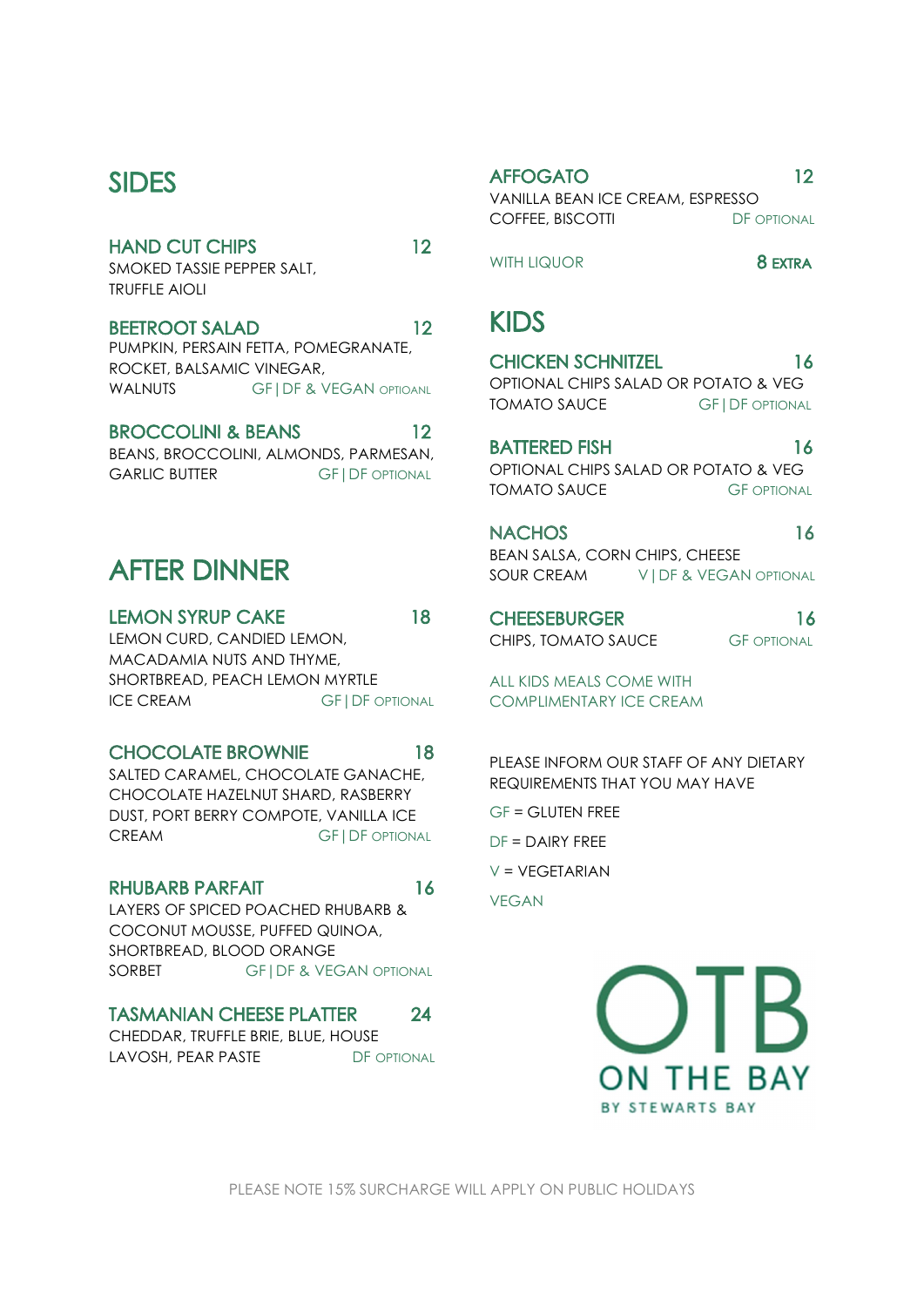# OTB ON THE BAY BY STEWARTS BAY

# **BEVERAGES**

### **TASSIE BEERS**

| CASCADE DRAUGHT               | 9  |
|-------------------------------|----|
| CASCADE PREMIUM LIGHT         | 9  |
| CASCADE PALE ALE              | 9  |
| CASCADE LAGER                 | 9  |
| CASCADE STOUT                 | 9  |
| <b>T-BONE CHOC-MILK STOUT</b> | 10 |
| <b>BOAGS PREMIUM</b>          | 9  |
| JAMES SQUIRE 150 LASHES       | 9  |
| JAMES SQUIRE GOLDEN ALE       | 9  |
| MOO BREW PILSNER              | 10 |
| MOO BREW DARK                 | 10 |
| SPREYTON GINGER BEER          | 11 |
|                               |    |

### **TASSIE ON TAP**

| MOO BREW PALE ALE  |  |
|--------------------|--|
| TASSIE BREW LARGER |  |

### **BEERS**

| CARLTON MID |  |  |
|-------------|--|--|
| PURE BLONDE |  |  |

### **CIDERS**

### **TASSIES CIDERS**

| FRANKS PEAR         |  |
|---------------------|--|
| <b>PAGAN CHERRY</b> |  |

### **TASSIE GIN**

| MCHENRY CLASSIC DRY GIN | 15 |
|-------------------------|----|
| MCHERRY BUTTERELY GIN   | 15 |
| MCHENRY DAMSON GIN      | 15 |
| MCHENRY SUMMER GIN      | 16 |
| SPI ENDID GIN MESMERIC  | 15 |
|                         |    |

### **GIN**

| GORDONS GIN     |    |
|-----------------|----|
| BOMBAY SAPPHIRE | 10 |

### **TASSIE VODKA**

| 666 CAPE GRIM VODKA     |    |
|-------------------------|----|
| <b>666 BUTTER VODKA</b> | 15 |

### **BRANDY/COGNAC**

| <b>BLACK BOTTLE BRANDY</b> |  |
|----------------------------|--|
| <b>HENNESSEY</b>           |  |

### **WHISKEY**

| JOHNNY WAI KFR RFD |    |
|--------------------|----|
| CANADIAN CLUB      |    |
| JACK DANIFI        | 10 |
| JAMESON.           | 10 |
| GI EN GRANT        | 10 |
| <b>GLENFIDDICH</b> |    |

### **TASSIE WHISKEY**

| HELLEYRS ROAD WHISKEY    | 12 |
|--------------------------|----|
| <b>TALISKER</b>          | 13 |
| DRAMBUIE                 | 12 |
| MCHENRY WHISKEY          | 24 |
| I ARK WOI F RFI FASF III | 24 |
| <b>BOTTLE 659/1810</b>   |    |

### **BOURBON**

| SOUTHERN COMFORT |    |
|------------------|----|
| <b>JIM BEAM</b>  |    |
| WII D TURKFY     | 10 |
| MAKFRS MARK      | 1Ω |
| NOAHS MILL       | 16 |
|                  |    |

 $\overline{9}$  $\overline{9}$ 

 $\overline{9}$  $\overline{9}$ 

9

13 13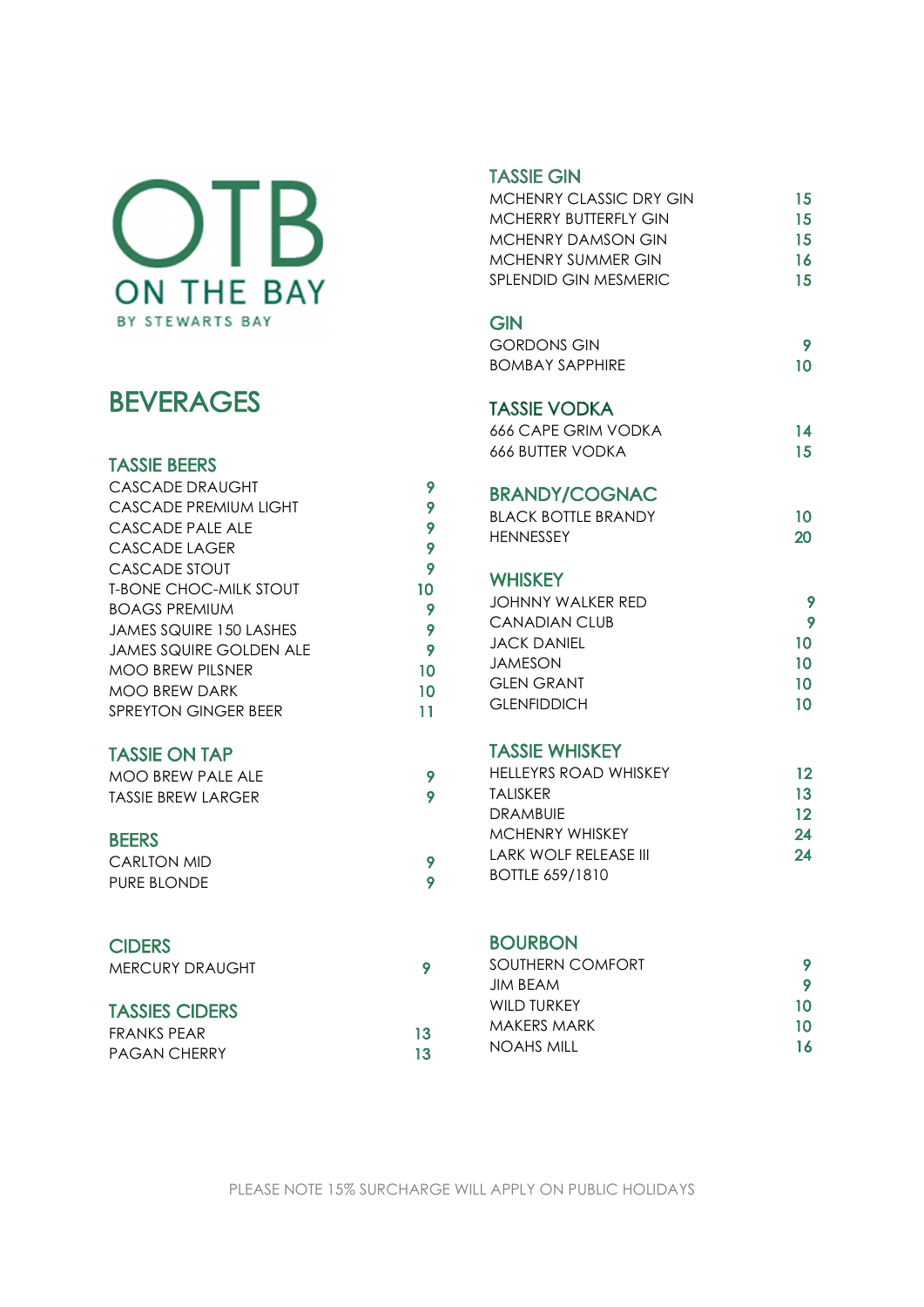### **RUM**

| <b>BUNDABERG</b>      |    |
|-----------------------|----|
| <b>BACARDI</b>        |    |
| <b>MALIBU</b>         |    |
| <b>SAILORS JERRY</b>  | 10 |
| CAPTAIN MORGAN SPICED | 9  |
| KRAKFN                |    |

### **TASSIE RUM**

| NEW NORFOLK NEW HORIZON | 16 |
|-------------------------|----|
|                         |    |

### **LIQUORS**

| KAHLUA              | 9  |
|---------------------|----|
| <b>BAILEYS</b>      | 9  |
| <b>TIA MARIA</b>    | 9  |
| <b>MIDORI</b>       | 9  |
| <b>JAGERMEIFTER</b> | 10 |
| <b>DISARONNO</b>    | 10 |
| <b>FRANGELICO</b>   | 10 |
| <b>COINTREAU</b>    | 10 |
| PAVAN               | 10 |
| <b>FLORENTINE</b>   | 10 |
| <b>OUZO</b>         | 10 |
| <b>CAMPARI</b>      | 10 |

### **SOFT DRINKS**

| COKE                        |   |
|-----------------------------|---|
| COKE ZERO                   | 5 |
| <b>FANTA</b>                | 5 |
| <b>LEMONADE</b>             | 5 |
| <b>LIFT</b>                 | 5 |
| SODA WATER                  | 5 |
| <b>TONIC WATER</b>          | 5 |
| DRY GINGER ALE              | 5 |
| SPARKLING MINFRAL WATER     | 5 |
| <b>GINGER BEER</b>          | 5 |
| SARSAPARILLA                | 5 |
| LEMON LIME BITTERS          | 5 |
| <b>HARTZ LEMON AND LIME</b> | 5 |

### **JUICES**

| ORANGE JUICE                 |  |
|------------------------------|--|
| APPLE JUICE                  |  |
| <b>SPARKLING APPLE JUICE</b> |  |

| GREEN JUICE          | 5 |
|----------------------|---|
| APPLE & CARROT JUICE | 5 |
| APPI F & MANGO       | 5 |
| APPLE & BLACKCURRANT | 5 |

### **COFFEES**

| FI AT WHITE          | 4.5 SML   5L  |
|----------------------|---------------|
| <b>CAPPUCCINO</b>    | 4.5 SML   5L  |
| LATTE                | 4.5 SML   5L  |
| <b>LONG BLACK</b>    | 4.5 SML   5 L |
| <b>MOCHA</b>         | 4.5 SML   5L  |
| <b>HOT CHOCOLATE</b> | 4.5 SML   5L  |
| <b>ESPRESSO</b>      |               |
| <b>MACCHIATO</b>     | 4             |
| <b>BABY CHINO</b>    | 2.5           |

### **TEAS**



 $\overline{\mathbf{4}}$ 

 $\overline{\mathbf{4}}$  $\overline{\mathbf{4}}$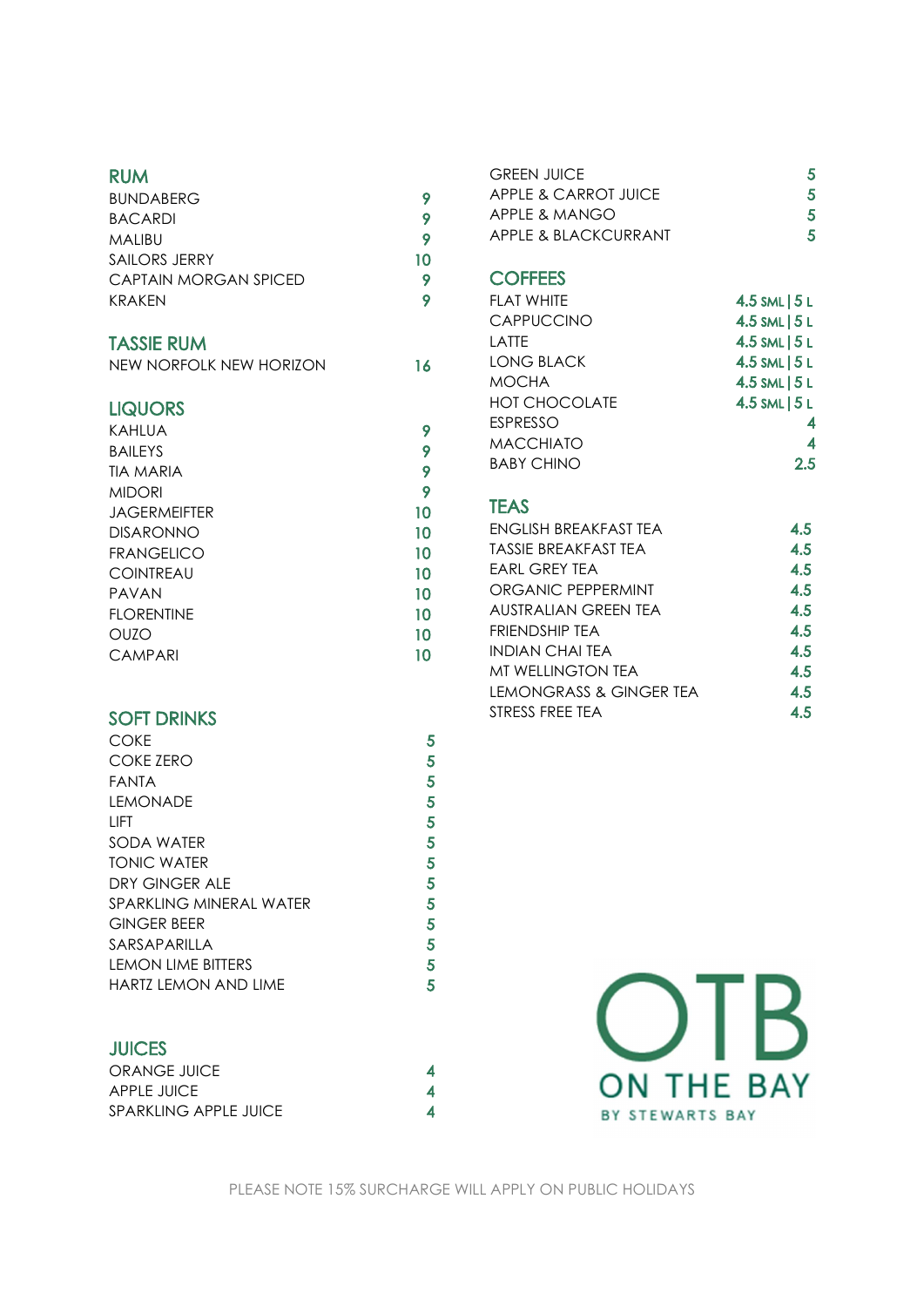$O$  |  $B$ **ON THE BAY** BY STEWARTS BAY

# **WINES**

**SPARKLING** BROWN BROTHERS PROSECCO ROSE PICCOLO MILAWA VIC

 JOSEF CHROMY CUVEE NV RELBIA TAS

12 GLASS | 56 BOTTLE<br>HOUSE OF ARRAS PREMIUM CUVEE PIPERS RIVER TAS ${\sf 14}$  glass | 65 bottle ${\sf WHITES}$ Bream creek chardonnay

BREAM CREEK TAS

12 150ML | 19 250ML | 55 BOTTLE<br>BANGOR LAGOON BAY RIESLING DUNALLEY TAS

14 150ML | 22 250ML | 65 BOTTLE

CHARTLEY ESTATE PINOT GRIS ROWELLA TAS

13 150ML | 22 250ML | 64 BOTTLE

TAMAR RIDGE SAUVIGNON BLANC TAMAR VALLEY TAS

14 150ML | 22 250ML | 65 BOTTLE

REDS<br>CLARENCE PLAINS J.V. PINOT CAMBRIDGE TAS<br>12 150ml | 19 250ml | 52 bottle<br>HOLM OAK CABERNET MERLOT

ROWELLA TAS<br>**12 i50ml | 19 250ml | 52 bottle**<br>RIVERSDALE ESTATE SYRAH

CAMBRIDGE TAS 15 150ML | 25 250ML | 70 BOTTLE

. GLENAYR SHIRAZ RICHMOND TAS 17 150ML | 27 250ML | 76 BOTTLE

DESSERT WINE<br>JOSEF CHROMY RUBY PINOT

RELBIA TAS **12 GLASS | 48 BOTTLE**<br>PRESSING MATTERS R139 REISLING 12 GLASS | 48 BOTTLE

BREAM CREEK LATE PICKED SCHONBERGER BREAM CREEK TAS

12 GLASS | 48 BOTTLE

# **BOTTLES**

| <b>WHITES</b><br>BREAM CREEK CHARDONNAY        |    |
|------------------------------------------------|----|
| BREAM CREEK TAS                                | 55 |
| BANGOR 1830 CHARDONNAY<br>DUNALLEY TAS         | 59 |
| BREAM CREEK MOSCATO<br>BREAM CREEK TAS         | 50 |
| BREAM CREEK SAUVIGNON BLANC<br>BRFAM CRFFK TAS | 52 |

PLEASE NOTE 15% SURCHARGE WILL APPLY ON PUBLIC HOLIDAYS